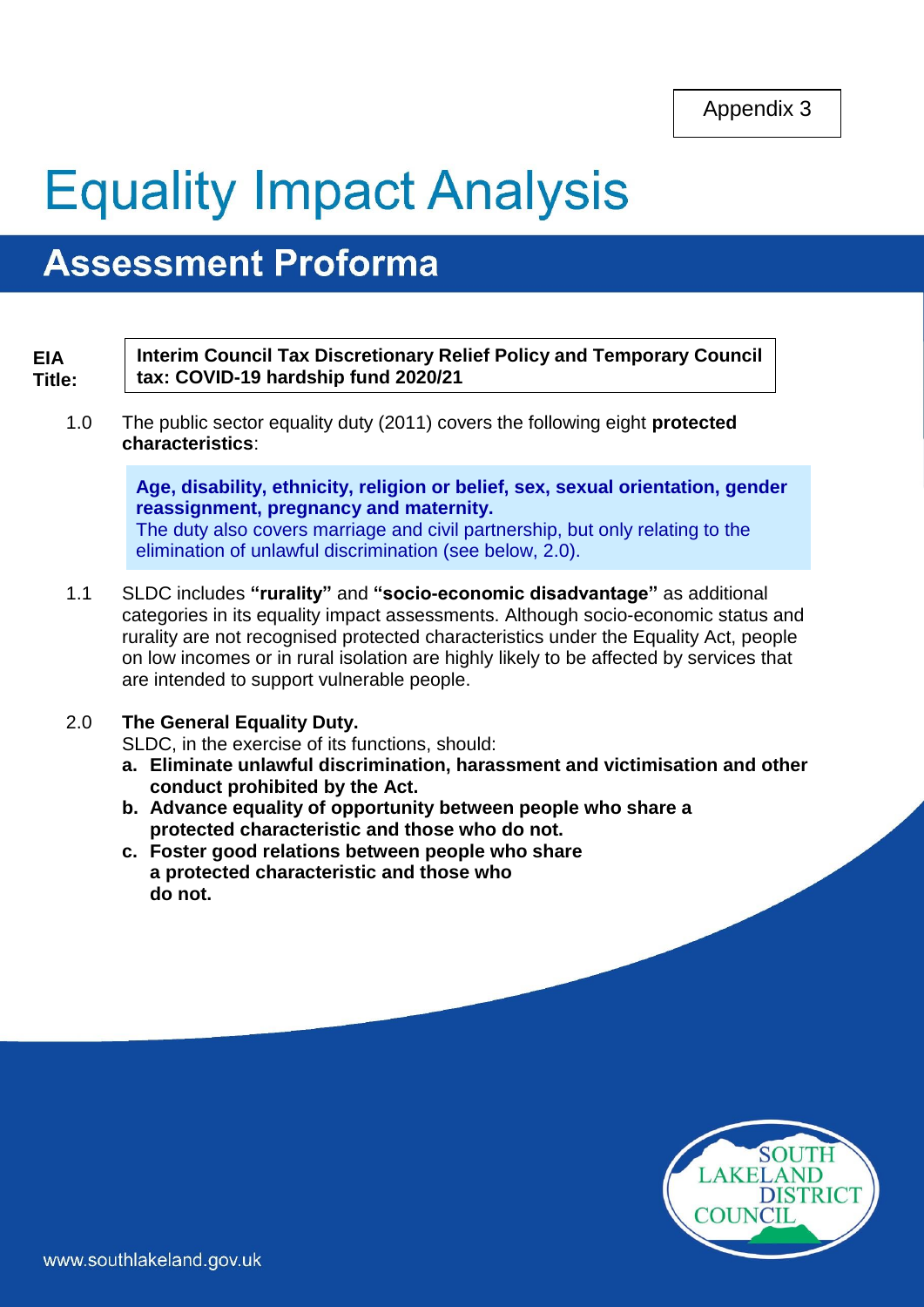## **Step 1**

#### **Summarise the subject and expected outcomes of this EIA.**

The Council is seeking to introduce a Council tax discretionary hardship relief policy which looks to allow the granting of additional Council Tax support where hardship can be shown and supplements the Council's Council Tax Reduction Scheme approved in February 2020.

The council have identified vulnerable groups (other than pensioners) who will be protected i.e. their Council Tax liability will not increase. A vulnerable group could be working age claimants with a severe disability for example.

#### **Who are your main stakeholders and list any engagement undertaken (include surveys, feedback forms, complaints, statistics etc.).**

The below data is the most up-to-date available at District level. Data is not available to breakdown population statistics for all Protected Characteristics.

**Population** - In mid-2018 South Lakeland's total resident population was estimated to be 104,500. Over the last five years the population of the district has increased by 900 residents. In 2018 18.5 million visitors came to South Lakeland.

#### **Age**

In mid-2018 it was estimated that 13.7% of the population of South Lakeland are aged 0-14 years of age, 58.2 % are 15-64 years of age, and 28 % are aged over 65.

#### **Children and young people**

It is projected that numbers of 0-14 year olds in South Lakeland will decrease from 14,200 in 2018 to 12,500 in 2041, a fall of 12.0%.

#### **Working age**

In South Lakeland the number of 15-64 year olds are projected to decrease by 8,400 (-14%) between 2018 and 2041. South Lakeland has the lowest proportion of young and working age people in the county and both are in decline. Since mid-2007 the greatest percentage decrease occurred in the 30-44 age groups (-23.9%).

#### **Older people**

In South Lakeland numbers of residents aged 65+ are projected to increase by 8,300 persons (+28.4%) to 2041. Since mid-2007 the greatest percentage increase occurred in the 90+ age group  $(+140\%)$ .

#### **Disability**

18.8% of the population have a long-term health problem or disability, while 4.6% describe their general health as bad or very bad.

#### **Race**

95.6% of South Lakeland residents are White British, 2.8% are White Other, 0.6% are mixed race, 0.8% are Asian, 0.2% are Black, and 0.1% are from other ethnic groups.

Of Cumbria's six districts, South Lakeland has the second highest proportion of residents from BAME groups (4.4%).

#### **Religion and Belief**

68% of residents are Christian, 23% have no religion. 0.4% are Buddhist, 0.2% are Muslim, 0.1% are Hindu, 0.1% are Jewish and 0.4% are members of other religions.

#### **Gender**

49% of residents are male, 51% are female.

There is a gender pay imbalance in South Lakeland, the median gross weekly earnings of a male in full time employment is £579, whereas for a female in full time employment the figure is £479.

In 2011-12, 6,200 households in South Lakeland were in receipt of CTB: of these 3,500 were pensioner households. There are over 52,000 households in total in South Lakeland. Consultation commenced on 22nd August 2012 and ended on 31st October 2012. Over 11,000 Council Taxpayers who potentially could be affected by a range of changes were contacted directly including all those on Council Tax Benefit, second home owners and owners of vacant properties. In addition the council directly contacted those groups on its database who fall under the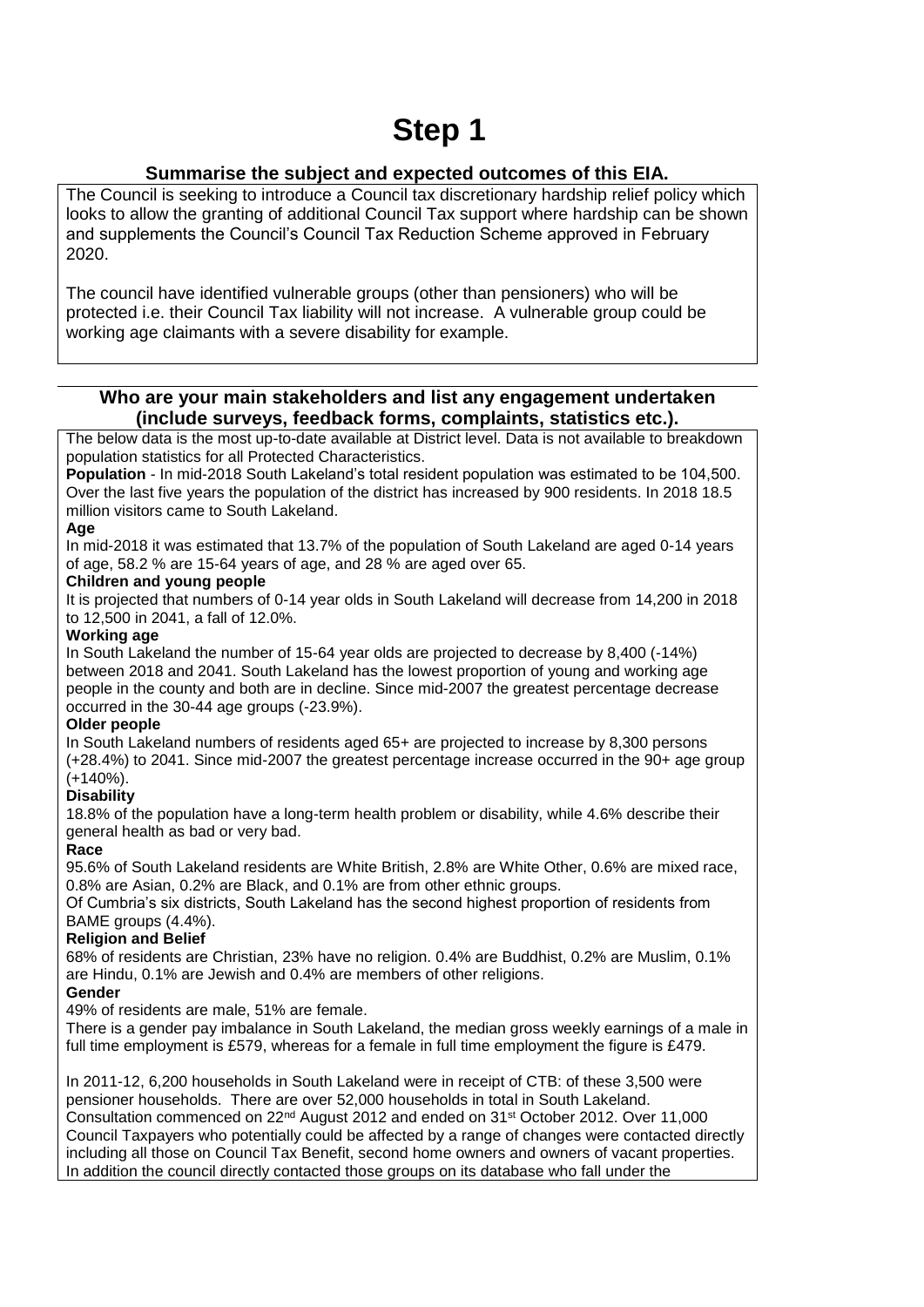government's equality "protected characteristics" designation, including a one to one meeting with AWAZ (a Cumbria wide black and minority ethnic organisation).

Total Number of Respondents – 3,483 Profile of respondents

#### **Age**

| Under 16     | 0%     |
|--------------|--------|
| 17-25        | 0.60%  |
| 26-35        | 2.53%  |
| 36-50        | 12.75% |
| 51-65        | 33.42% |
| 66-80        | 34.45% |
| Over 80      | 14.15% |
| Not Answered | 2.10%  |

#### **Male** - 1793

**Female** - 1636

Long standing disability or infirmity **– 970 (28.85% of the total)**

At the end of December 2019 there were 4,618 claimants of which 2,273 (49%) were of pension age and 2,345 (51%) were working age. The average amount of reduction awarded to pension age claimants is slightly higher at £1,146 per year compared to £1,082 per year for working age claimants.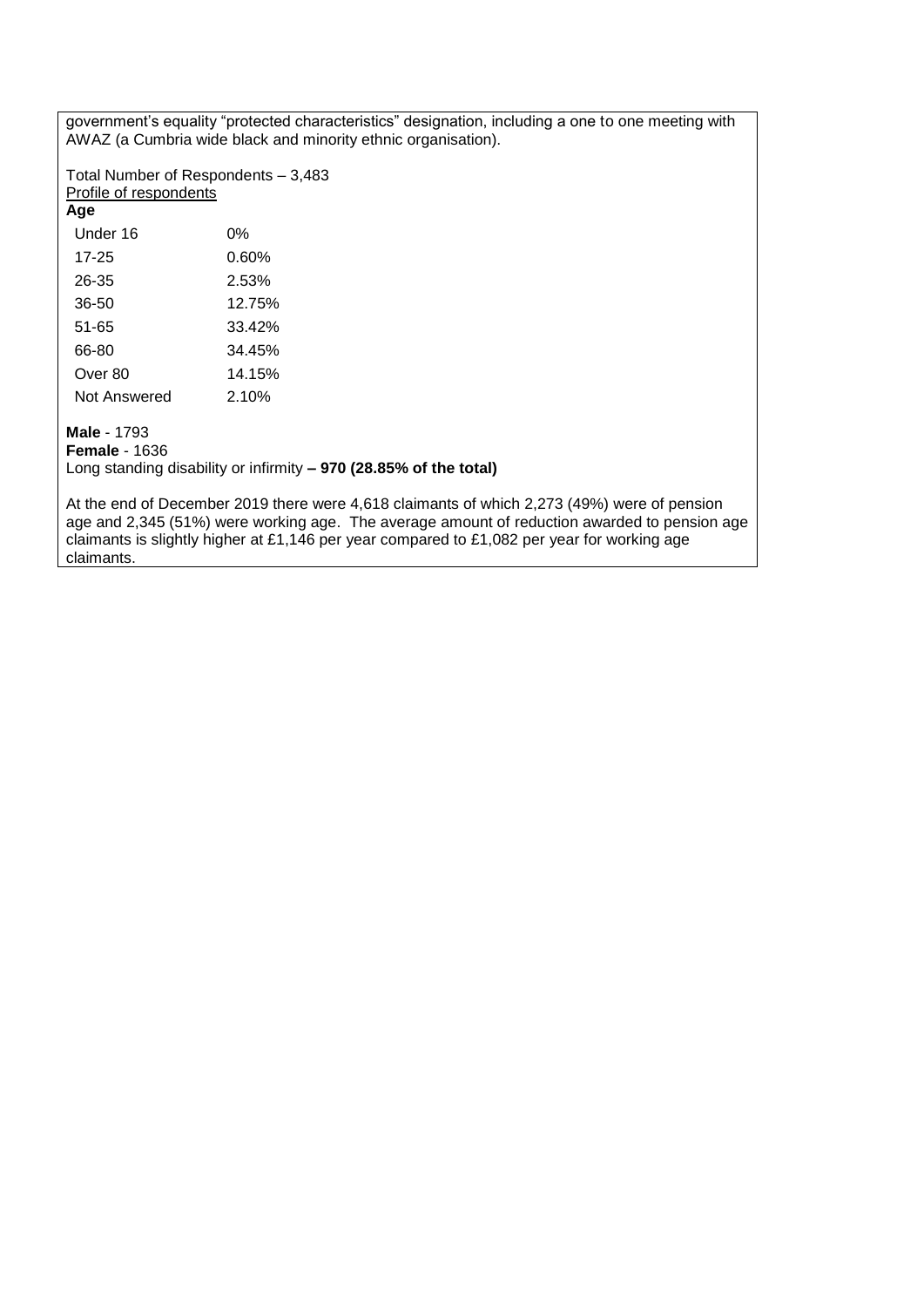### **Step 2 Equality Action Plan**

| In providing this service, what are the impacts<br>for the following people?<br>1. Age (young and old)<br><b>Black and Minority Ethnic</b><br><b>Disabled</b><br>3.<br>4. Faith/Belief<br><b>Sexual Orientation</b><br>Gender<br>6.<br><b>Gender reassignment</b><br><b>Pregnancy and maternity</b><br>8.<br><b>Marriage and Civil Partnership</b><br>9.<br>10. Socio-economic disadvantage (including<br>rural deprivation, 'rurality')<br>(See glossary below for definitions) | <b>Positive</b><br>impacts                                                                                                                                                                                        | <b>Negative</b><br><i>impacts</i> | <b>Mitigating actions (to</b><br>avoid negative impact):                                                                                                                                                                                                                                                                                                                                                                | Lead<br>Officer &<br>When | <b>Complete</b><br>Y/N |
|----------------------------------------------------------------------------------------------------------------------------------------------------------------------------------------------------------------------------------------------------------------------------------------------------------------------------------------------------------------------------------------------------------------------------------------------------------------------------------|-------------------------------------------------------------------------------------------------------------------------------------------------------------------------------------------------------------------|-----------------------------------|-------------------------------------------------------------------------------------------------------------------------------------------------------------------------------------------------------------------------------------------------------------------------------------------------------------------------------------------------------------------------------------------------------------------------|---------------------------|------------------------|
| 1: Age                                                                                                                                                                                                                                                                                                                                                                                                                                                                           | Available to people<br>of all ages                                                                                                                                                                                |                                   |                                                                                                                                                                                                                                                                                                                                                                                                                         |                           |                        |
| 3. Disabled<br>In this instance a person is defined as disabled if they are in<br>receipt of Disability Living Allowance or a Personal<br>Independence Payment                                                                                                                                                                                                                                                                                                                   | Disability benefit<br>income is<br>disregarded in full<br>when calculating<br>CTRS.<br><b>Higher CTRS</b><br>allowances are<br>awarded when<br>calculating support<br>for those receiving<br>disability benefits. |                                   | The Council tax banding system<br>reduces the banding of<br>qualifying properties<br>Persons defined as "Severely<br>Mentally Impaired" are exempt<br>from payment of Council Tax so<br>the reduction scheme is not<br>applicable. If they are the only<br>resident at a property then the<br>whole property is exempt.<br>This discretionary scheme can<br>respond to any residual hardship<br>arising from disability |                           |                        |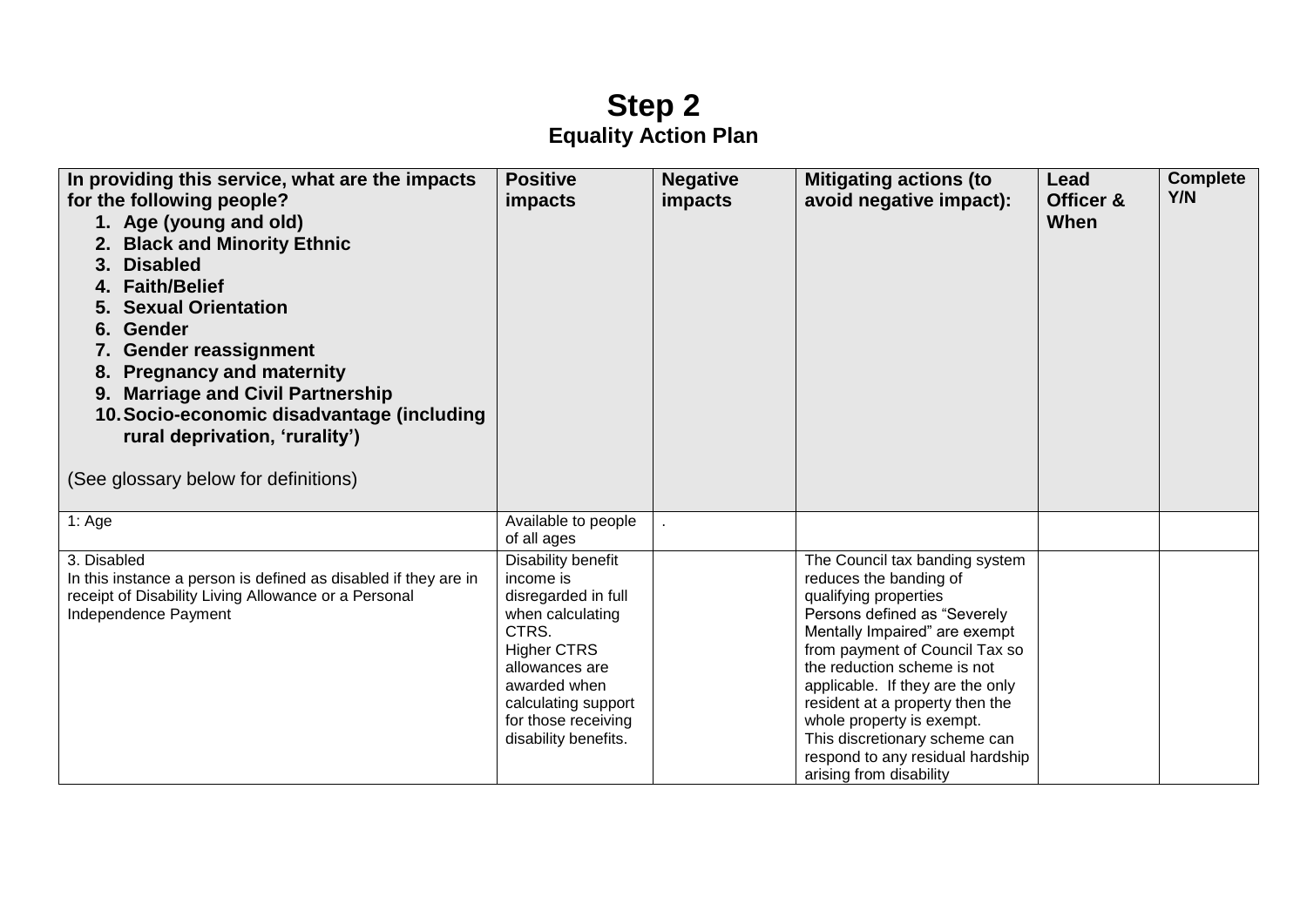| In providing this service, what are the impacts<br>for the following people?<br>1. Age (young and old)<br><b>Black and Minority Ethnic</b><br>2.<br><b>Disabled</b><br>3.<br>4. Faith/Belief<br><b>Sexual Orientation</b><br>6. Gender<br>7. Gender reassignment<br><b>Pregnancy and maternity</b><br>8.<br><b>Marriage and Civil Partnership</b><br>9.<br>10. Socio-economic disadvantage (including<br>rural deprivation, 'rurality')<br>(See glossary below for definitions) | <b>Positive</b><br>impacts                                                                                                                                                                                                                                                           | <b>Negative</b><br>impacts | <b>Mitigating actions (to</b><br>avoid negative impact):                                                     | Lead<br>Officer &<br>When | <b>Complete</b><br><b>Y/N</b> |
|---------------------------------------------------------------------------------------------------------------------------------------------------------------------------------------------------------------------------------------------------------------------------------------------------------------------------------------------------------------------------------------------------------------------------------------------------------------------------------|--------------------------------------------------------------------------------------------------------------------------------------------------------------------------------------------------------------------------------------------------------------------------------------|----------------------------|--------------------------------------------------------------------------------------------------------------|---------------------------|-------------------------------|
| 8. Pregnancy and maternity                                                                                                                                                                                                                                                                                                                                                                                                                                                      | <b>Higher CTS</b><br>allowances are<br>awarded in the<br>calculation of<br>support for carers.<br>The scheme builds<br>in additional<br>premiums for<br>existing claims<br>where there are<br>children and has<br>not implemented<br>changes to reduce<br>this to only 2<br>children |                            | This discretionary scheme can<br>respond to any residual hardship<br>arising from pregnancy and<br>maternity |                           |                               |
| Black and Minority Ethnic, Faith/Belief, Sexual Orientation,<br>Gender, Gender reassignment, Marriage and Civil<br>Partnership, Socio-economic disadvantage (including rural<br>deprivation, 'rurality')                                                                                                                                                                                                                                                                        | The scheme does<br>not treat people of<br>these<br>characteristics any<br>differently.                                                                                                                                                                                               |                            |                                                                                                              |                           |                               |